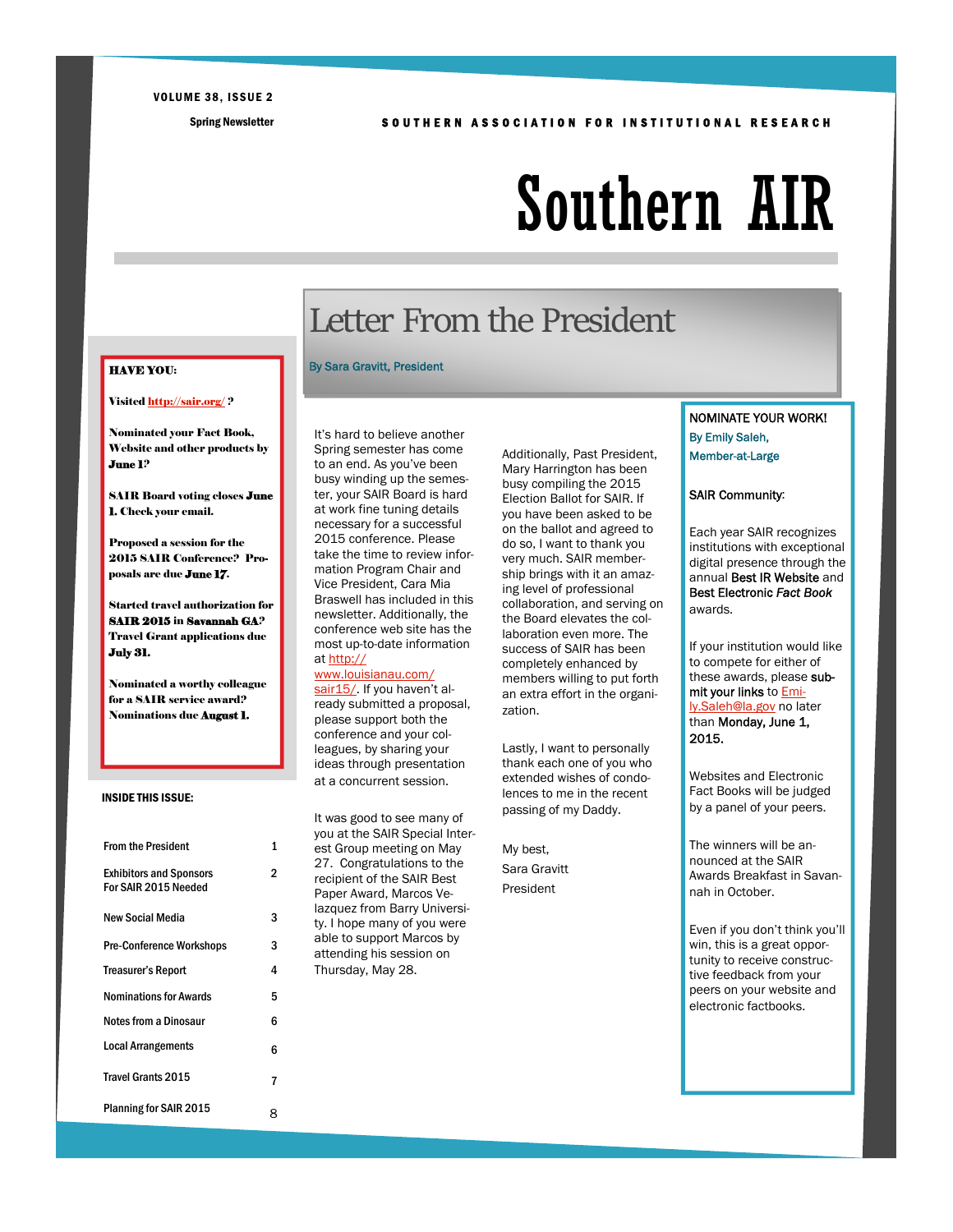

### **Benefits of being a Sponsor/Exhibitor include:**

- Fully dedicated exhibit area with opportune times such as the Sunday night Opening Reception and designated breaks throughout the conference;
- Various sponsorship levels to meet the company's needs (see chart below);

Brand awareness opportunities to showcase their products. Sponsorship for the conference tote bags and name tag/badge holders are still up for grabs!

SAIR members, if anyone knows of a Sponsor/Exhibitor who may be interested in participating in our 2015 SAIR Conference, please share the information below or Sponsors/Exhibitors may contact SAIR Board Member Mitzy Johnson as indicated below.

SAIR Conference 2015 October 10-13, 2015 Hyatt Regency Savannah, GA Sponsor/Exhibitor Contact: Mitzy Johnson mitzy.johnson@oire.msstate.edu (662) 325-6318

*A La Carte* (excludes items listed in the chart at right):

Brand Awareness (i.e., Bag Stuffers) - \$200 per piece Program-at-a-Glance Sponsorship - \$500 Name Tag/Badge Holders – at cost Conference Tote Bags – at cost Water Bottles – at cost

# SAIR CONFERENCE 2015 SPONSOR/EXHIBITOR OPPORTUNITIES

By Mitzy Johnson, Member-at–Large

Come and join us in the ENCHANT-ED Sponsors/Exhibitors HALL at the Hyatt Regency in Savannah, GA! Booths are going fast, and we certainly want you as a Sponsor/ Exhibitor to share your treats and products with the SAIR attendees! SAIR thanks all Sponsors/ Exhibitors in advance for their willingness to support our conference and organization.

Gold level commitments from Civitas Learning, Inc., Educational Testing Services (ETS), National Student Clearinghouse, Nuventive, Strategic Planning Online, SAS, Taskstream, Tk20 and U.S. News Academic Insights.

Academic Management System will be joining us as a Silver level sponsor.

Currently, we have

Platinum level commitments from Digital Measures and Scantron;

RapidInsight and Weave will be Exhibitor*s* this year, and the National Survey of Student Engagement (NSSE) has reserved a booth as well.

| <b>Level of</b>                                                    | \$4,000                                              | \$3,000<br>\$2,000                                                           |                        | \$1,000                             |  |  |
|--------------------------------------------------------------------|------------------------------------------------------|------------------------------------------------------------------------------|------------------------|-------------------------------------|--|--|
| Sponsorship<br><b>Entitles You to:</b>                             | <b>Platinum</b><br><b>Sponsor</b><br>(limit of $4$ ) | <b>Gold Sponsor</b>                                                          | <b>Silver Sponsor</b>  | <b>Exhibitor</b>                    |  |  |
| <b>Booth Location</b>                                              | 16 x 10 ft.<br>(double) in<br>prime location         | 8 x 10 ft.<br>8 x 10 ft.<br>in high traffic<br>in designated<br>area<br>area |                        | 8 x 10 ft.<br>In designated<br>area |  |  |
| Complimentary<br>Conference<br><b>Registrations</b>                | $\overline{4}$                                       | 3                                                                            | $\overline{2}$         | $\mathbf{1}$                        |  |  |
| <b>SAIR Member-</b><br>ship                                        | $\mathbf{1}$                                         | $\overline{1}$                                                               | $\overline{1}$         | $\mathbf{1}$                        |  |  |
| Acknowledge-<br>ment in Confer-<br>ence Program                    |                                                      |                                                                              |                        |                                     |  |  |
| <b>Hyperlink</b> on<br>Conference<br>Website                       |                                                      |                                                                              |                        |                                     |  |  |
| Invitation to<br>Saturday night<br>President's<br>Reception        |                                                      |                                                                              |                        |                                     |  |  |
| <b>Advertisement</b><br>in Conference<br>Program                   | Full-page                                            | Half-page                                                                    | Quarter-page           |                                     |  |  |
| Sponsorship of<br><b>Events</b>                                    | ✔                                                    | $\checkmark$                                                                 | ✔                      |                                     |  |  |
| Presentation<br>during Confer-<br>ence                             | Concurrent<br>Session                                | Concurrent<br>Session                                                        | Luncheon<br>Roundtable |                                     |  |  |
| <b>Mailing List of</b><br><b>Attendees</b><br>(pre-<br>conference) |                                                      |                                                                              |                        |                                     |  |  |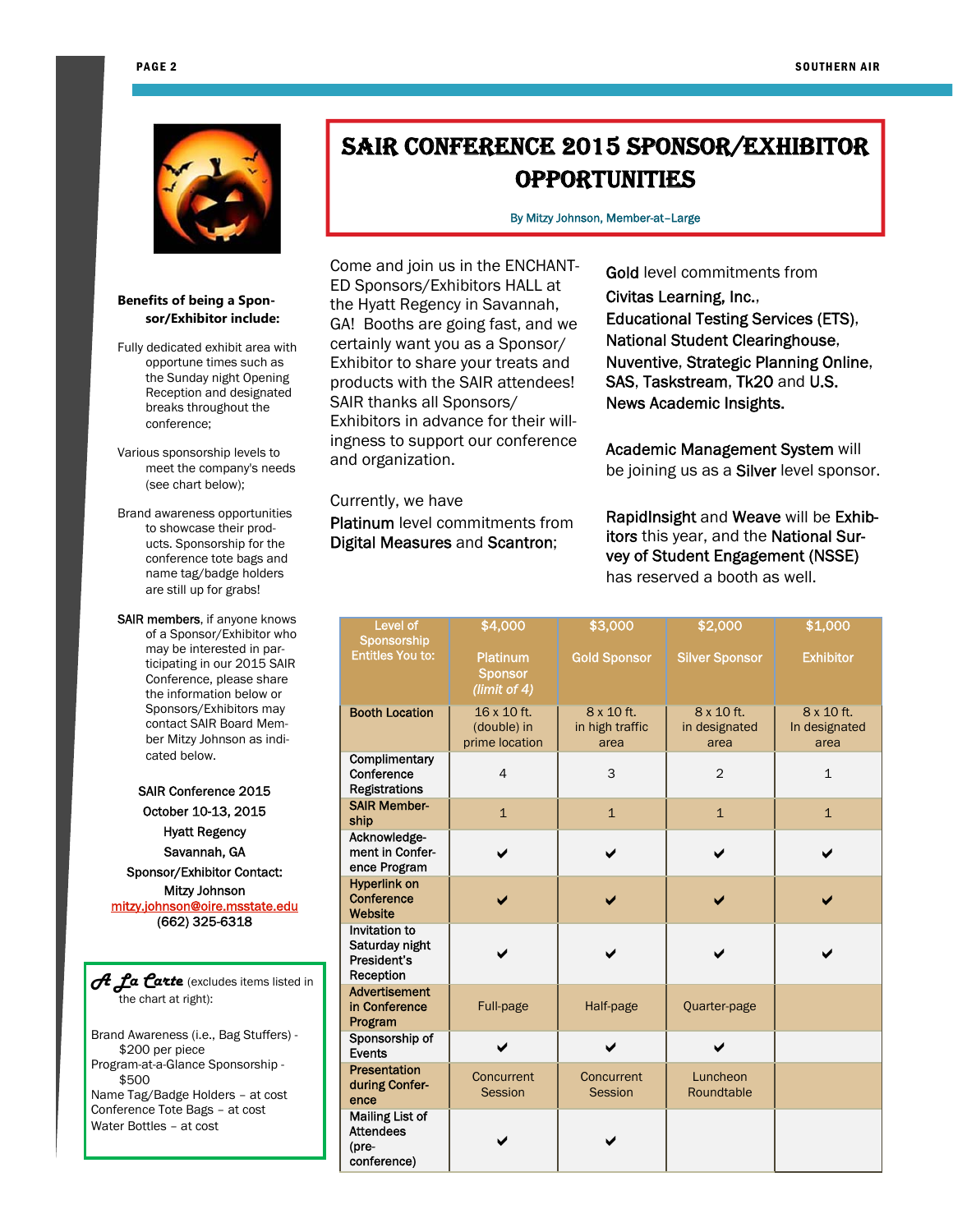#### PAGE 3

### SAIR's New and Improved Digital and Social Media Presence

By Emily Saleh, Member-at–Large

If you haven't already noticed, the SAIR Board has been busy beefing up SAIR's digital and social media presence. We hope you'll check out the following:

#### The new SAIR website (http://

sair.org/). Working with Extra-Help.US, the SAIR Board has redesigned the organization's website in an effort to provide you with more intuitive navigation and robust information. Dr. Michelle Hall (Southeastern Louisiana University) is maintaining the new website as Webmaster.

# Pre-Conference **Workshops** By Matthew Campbell,

Member-at–Large

Did you know that in any given year, approximately 1/3 of SAIR conference attendees are newcomers? SAIR's Pre-Conference Workshops are a great opportunity for the IR newcomer to shorten their learning cycle. Of course, workshops are also useful for the returning professional to refresh a learned skill or to develop a new one. Pre-Conference Workshops provide in-depth training beyond what is possible during a concurrent session by immersing participants in a topic. These hands-on, three-hour sessions will take place on Saturday and Sunday October 9th and 10th.

When assessing workshop proposals for selection to the conference, priority is given to those sessions which show **how to do** IR, such as IPEDS and other key surveys, and how tools such as Excel, Access, and SPSS or SAS or R can be utilized in IR.

The SAIR Twitter account. For all the latest on the upcoming conference, follow #2015SAIR and be sure to tag us in your tweets about SAIR.

The SAIR Facebook page . If you haven't already "liked" the SAIR page, do so now. You won't want to miss out on what will likely be some very entertaining pictures of the Monday Night Costume Party in October!

Save the Date — SAIR 2015 October 10-13, 2015 Savannah, Georgia Hyatt Regency



#2015SAIR On Twitter



To submit a workshop proposal, please go to http://www.louisianau.com/sair15 and select Pre-Conference Workshop in the Session Format under Proposals. In response to a call in the Winter Newsletter several SAIR members reached out to request workshop sessions in specific areas. These areas include survey design, predictive analytics, focus groups, qualitative research, and SACSCOC-related topics like QEP development and substantive change. If you have experience in these areas, please consider sharing with your colleagues by leading a workshop.

The hot-button issues of our day such as performance funding, faculty productivity, institutional consolidation, data security, and financial viability are also critically important; if you have gone through exercises such as these on your campus or would like to suggest a presenter who has expertise to share, please email mat-

thew@auburn.edu and let us discuss getting them to Savannah and SAIR 2015.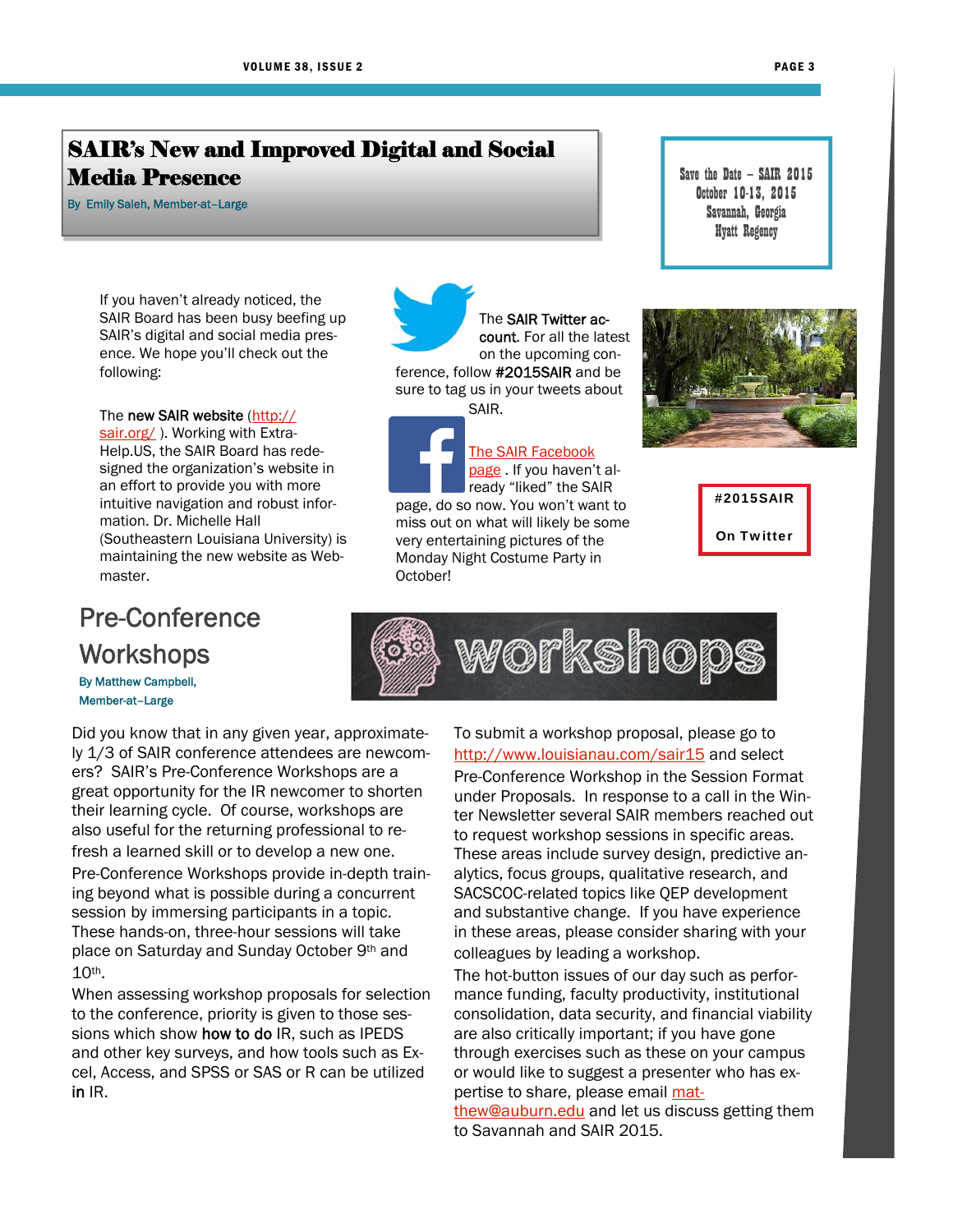# Treasurer's Update

By Paige Borden, Treasurer



### **SAIR Financial Statement** 1st Quarter - 2015, Adjusted\*

| w<br>Assets as of January 1, 2015           |    | <b>Checking</b><br>Account |    | <b>SAIR</b><br>Investment                                                                                                         |                    | CMG <sup>*</sup><br>Investment |                    | PDCF**<br>Investment     |                         | <b>Total</b> |
|---------------------------------------------|----|----------------------------|----|-----------------------------------------------------------------------------------------------------------------------------------|--------------------|--------------------------------|--------------------|--------------------------|-------------------------|--------------|
| <b>Checking Balance</b>                     | \$ | 84,054.26                  | \$ |                                                                                                                                   | \$                 |                                | \$                 |                          | \$                      | 84,054.26    |
| <b>Investment Balance</b>                   | \$ |                            | Ś  | 32,686.21                                                                                                                         | Ś                  | 5,469.05                       | Ś                  | 5,338.09                 | Ś                       | 43,493.35    |
| <b>Total Start of Period Assets</b>         | \$ | 84,054.26                  | Ś  | 32,686.21                                                                                                                         | Ŝ                  | 5,469.05                       | Ŝ                  | 5,338.09                 | \$.                     | 127,547.61   |
| Income - through 3/31/2015                  |    |                            |    |                                                                                                                                   |                    |                                |                    |                          |                         |              |
| 2014 Conference: Registrations              | \$ | 190.00                     | Ś  | $\overline{\phantom{a}}$                                                                                                          | \$                 | $\overline{\phantom{a}}$       | \$                 | $\frac{1}{2}$            | \$                      | 190.00       |
| 2014-15 Memberships                         | \$ | 1,050.00                   | Ś  | $\overline{\phantom{a}}$                                                                                                          | \$                 |                                | Ś                  | $\overline{\phantom{a}}$ | \$                      | 1,050.00     |
| 2015 AIR Travel Grant                       | \$ | 500.00                     | Ś  | $\,$                                                                                                                              | \$                 | $\alpha$                       | Ś                  | $\scriptstyle\rm m$      | \$                      | 500.00       |
| <b>Checking Interest</b>                    | \$ | 1.82                       | Ś  | ٠                                                                                                                                 | Ś                  |                                | Ś                  | ×.                       | Ś                       | 1.82         |
| <b>Investment Interest</b>                  | \$ |                            | Ś  | 0.80                                                                                                                              | Ś                  | 0.13                           | Ś                  | 0.14                     | Ś                       | 1.07         |
| PayPal Verify                               | \$ | 0.10                       | Ś  | $\overline{a}$                                                                                                                    | Ś                  |                                | Ś                  |                          | Ś                       | 0.10         |
| <b>Total Income</b>                         | \$ | 1,741.92                   | Ś  | 0.80                                                                                                                              | Ś                  | 0.13                           | $\mathsf{\hat{S}}$ | 0.14                     | $\mathsf{\hat{S}}$      | 1,742.99     |
| Expenditures - through 3/31/2015            |    |                            |    |                                                                                                                                   |                    |                                |                    |                          |                         |              |
| 2014 Conference: Invited Speaker            | \$ | 144.08                     | Ś  | $\frac{1}{2}$                                                                                                                     | \$                 | ä,                             | Ś                  | ¥                        | Ś                       | 144.08       |
| 2014 Conference: Printing                   | \$ | 2,158.96                   | Ś  | $\overline{\phantom{a}}$                                                                                                          | \$                 | $\blacksquare$                 | Ś                  | $\overline{a}$           | \$                      | 2,158.96     |
| 2015 Conference: Planning & Board Mtg       | \$ | 2,859.59                   | \$ | $\overline{\phantom{a}}$                                                                                                          | \$                 | ä,                             | Ś                  | $\overline{\phantom{a}}$ | \$                      | 2,859.59     |
| 2015 Corporation Filing Fee                 | \$ | 61.25                      | Ś  | $\overline{a}$                                                                                                                    | \$                 | à.                             | Ś                  | ä                        | \$                      | 61.25        |
| <b>Bank Charges</b>                         | \$ | 31.00                      | Ś  | $\begin{array}{c} \begin{array}{c} \begin{array}{c} \begin{array}{c} \end{array} \end{array} \end{array} \end{array} \end{array}$ | \$                 | $\overline{a}$                 | Ś                  | ×,                       | \$                      | 31.00        |
| <b>Elavon Merchant Fees - Registrations</b> | \$ | 2.02                       | Ś  | $\sim$                                                                                                                            | \$                 | $\overline{\phantom{a}}$       | Ś                  | $\overline{\phantom{a}}$ | \$                      | 2.02         |
| PayPal Merchant Fees - Memberships          | \$ | 3.06                       | Ś  | $\overline{\phantom{a}}$                                                                                                          | \$                 | i.                             | Ś                  | $\overline{\phantom{a}}$ | \$                      | 3.06         |
| PayPal Verify                               | \$ | 0.10                       | Ś  | $\overline{\phantom{a}}$                                                                                                          | \$                 | $\blacksquare$                 | Ś                  | $\omega$                 | \$                      | 0.10         |
| Website                                     | \$ | 16.05                      | Ś  |                                                                                                                                   | \$                 |                                | Ś                  | i.                       | \$                      | 16.05        |
| <b>Total Expenditures</b>                   | \$ | 5,276.11                   | Ś  | ٠                                                                                                                                 | Ś                  | ٠                              | Ś                  | $\overline{\phantom{a}}$ | $\overline{\mathsf{S}}$ | 5,276.11     |
| <b>Total Net Income During Period</b>       | Ś  | $(3,534.19)$ \$            |    | 0.80                                                                                                                              | $\mathsf{\hat{S}}$ | 0.13                           | Ś                  | 0.14                     | s                       | (3,533.12)   |
| Assets as of March 31, 2015                 |    |                            |    |                                                                                                                                   |                    |                                |                    |                          |                         |              |
| <b>Checking Balance</b>                     | \$ | 80,520.07                  | Ś  |                                                                                                                                   | \$                 |                                | \$                 |                          | Ś                       | 80,520.07    |
| <b>Investment Balance</b>                   | Ś  |                            | \$ | 32,687.01                                                                                                                         | \$                 | 5,469.18                       | Ś                  | 5,338.23                 | Ŝ                       | 43,494.42    |
| <b>Total End of Period Assets</b>           | Ś  | 80,520.07                  | S  | 32,687.01                                                                                                                         | Ŝ                  | 5,469.18                       | Ś                  | 5,338.23                 | Ś                       | 124,014.49   |

\* CMG: Committee on Mission and Goals

\*\* PDCF: Professional Development Contingency Fund

Paige Borden, SAIR Treasurer April 2015, Adjusted May 13, 2015 Note\*: Updated PayPal Fee and Associated Membership Revenue

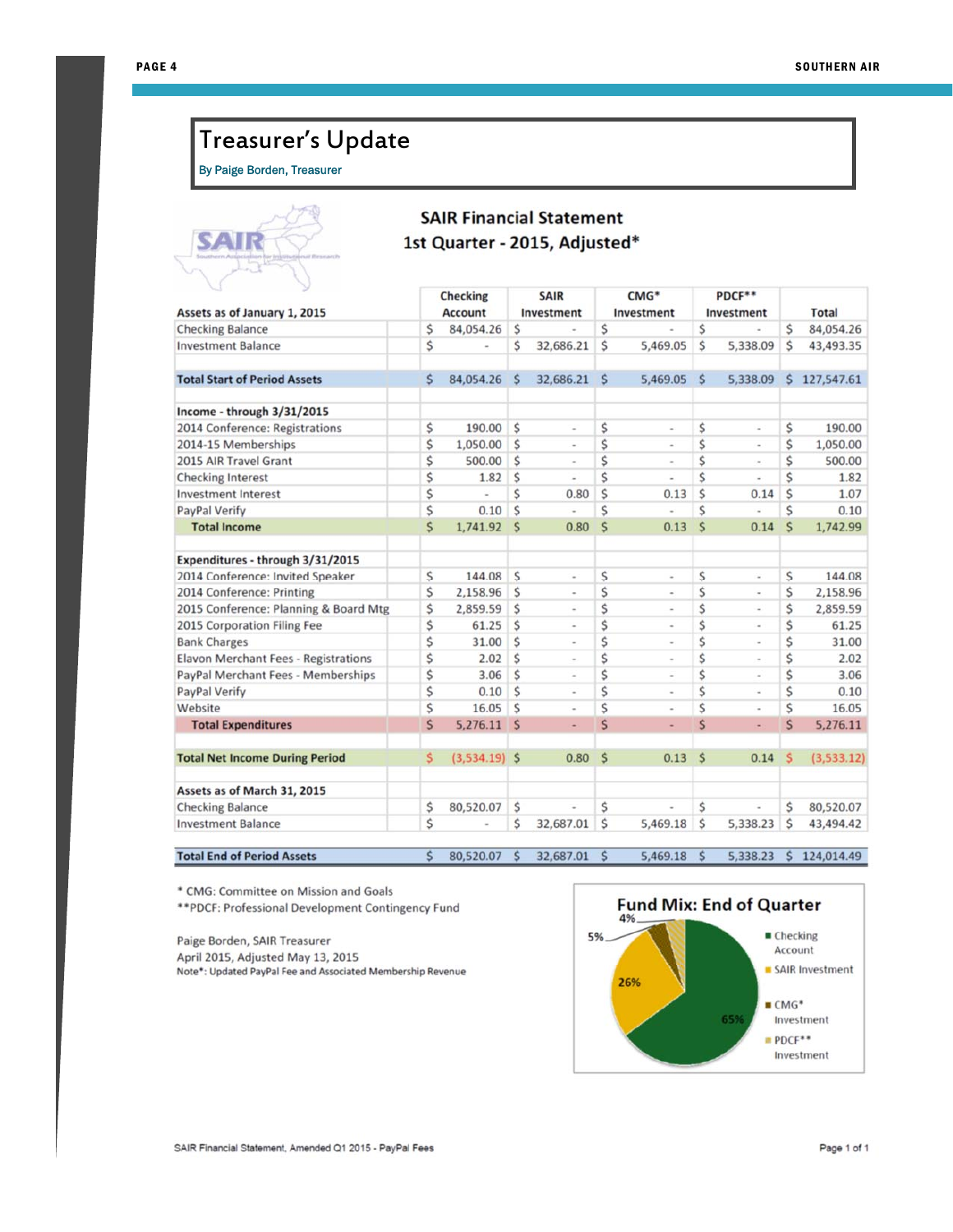### By Emily Saleh, Member-at-Large

SAIR encourages you to nominate an outstanding member for consideration for the following awards:

### **James Montgomery Outstanding Service Award**

This award is given to an individual who has made a significant contribution to SAIR over an extended period of time. Nominees must have been a SAIR member for over five years and cannot be a member of, or a candidate for, the Board of Directors during the year nominated. In addition, two of the following criteria must be met:

- Have been a member of the Board of Directors or a chair of a conference, or a presidentially appointed committee;
- Have been an officer of, or a recognized leader in, the establishment of a state or special interest group which has been associated with SAIR; and/or
- Have made a professional contribution to SAIR by being actively involved in a combination of the following: presented papers at the SAIR conference; organized, offered, or acted as a primary participant in workshops at the SAIR conference or workshops sponsored by an affiliated SAIR organization or group; contributed in some other specific significant way that has advanced the professionalism of SAIR

### **Distinguished Member Award**

Distinguished Membership may be awarded to members or former members who have made distinguished contributions to institutional research. This award is a meaningful recognition of significant effort in the field of institutional research. The award is for the lifetime of the individual. (Persons retiring from active service in institutional research may be recognized through the award of emeritus membership rather than Distinguished Membership). A member or former member nominated for Distinguished Membership should meet the following qualifications:

Has been an active and contributing member of SAIR

- Has contributed substantially to the field of institutional research over an extended period of time, either in practice of institutional research or in a supporting role (e.g., faculty, President)
- Has influenced higher education policies and practices through work or research

### **Special Recognition Unsung Hero Award**

This award recognizes the ongoing contributions of a member of SAIR and the field of institutional research and planning in the broadest sense. This award honors individuals whose effort and initiative might not otherwise receive public recognition. The types of effort to be considered include management assignments, innovative projects or ideas, development of new initiatives, or other ongoing service to SAIR, other than as an elected officer. [For purpose of this award, "officer" is defined as President, Secretary, or Treasurer.] Officers are excluded in order to encourage initiative in fields other than political office and to ensure that the award does not become an appreciation award for past presidents. All members of SAIR are eligible to receive the award with the following exceptions: a member who has previously won the award; officers of SAIR shall not be eligible for five years after leaving their last office.

### **SAIR Awards Nomination Process:**

Send an **email attachment in Microsoft Word format** by **August 1,**  2015 to Emily Saleh at **Emi**ly.Saleh@la.gov. Please put "**SAIR Award Nomination**" in the subject line of the email. The attachment should include the following sections:

- SAIR Award Name: (James Montgomery Outstanding Service Award, Distinguished Member Award, Special Recognition Unsung Hero Award)
- Nominator information: name, current position, company/ institutional affiliation, address, phone, and email
- Nominee information: name, current position, company/ institutional affiliation, address, phone, and email
- Has this nomination been discussed with the nominee?: (Yes or No)
- Provide a narrative summary of 1,000 words or less. The narrative should evaluate the nominee's accomplishments and a specific identification of the work to be recognized; explain why the nominee is being recommended for this award with regard to the stated purposes of the award; if the nominee has received another SAIR award within the last five years, specifically describe why this nomination is appropriate; if the nominee has received a previous SAIR award, describe why this award nomination does not cover the basis for a previous award; analyze patents if cited, and if the nominee is not the sole author of works, specify the contribution of the nominee.



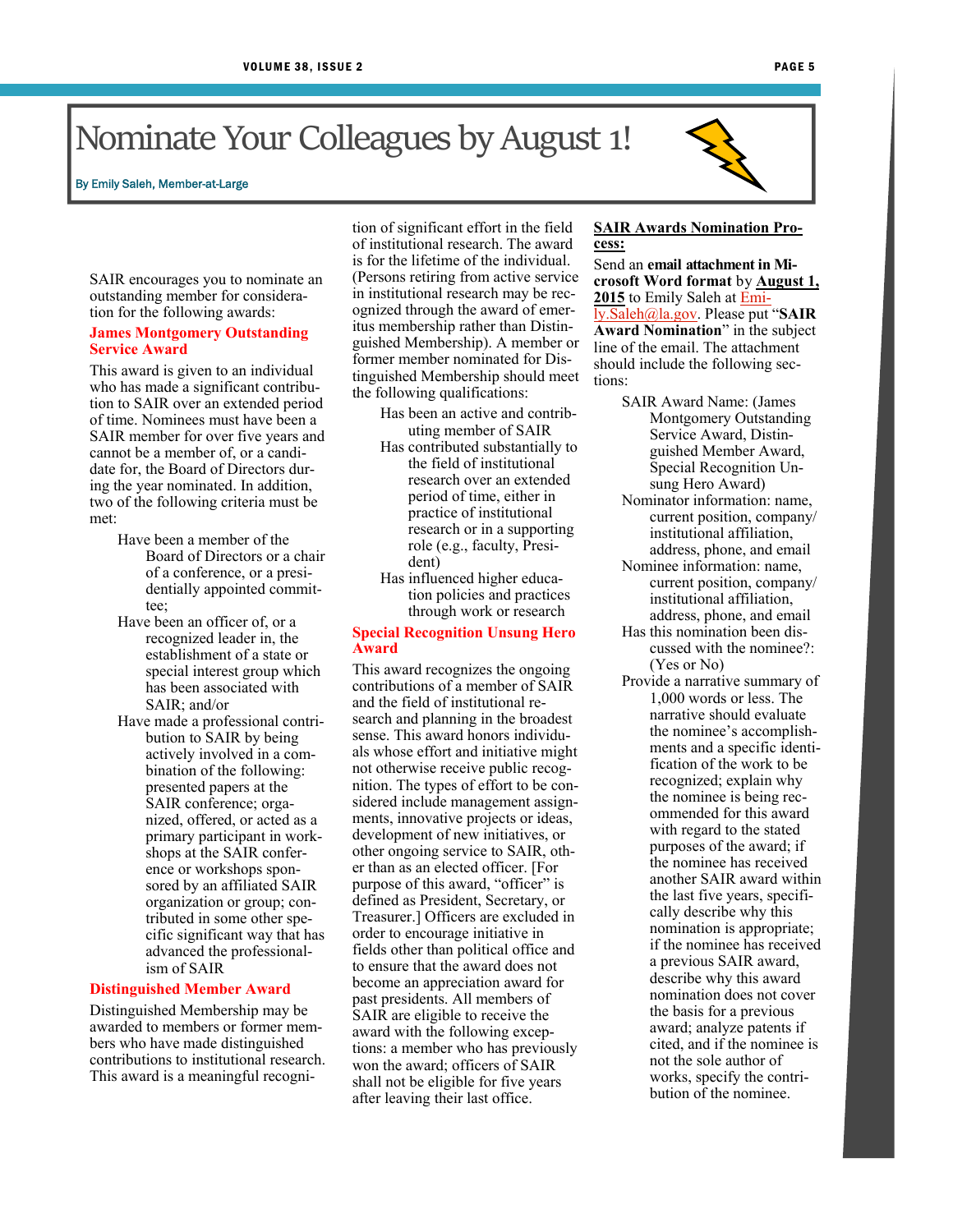

Reflections from a Dinosaur

By Kathleen Morley, Past-President 2014

**When asked to reflect about my time on the Board, I immediately thought of the people. From presenting at the conference to helping colleagues from other institutions to serving in a leadership capacity, our organization is rife with wonderful people who volunteer their time and expertise in so many ways. I've had the privilege of serving SAIR in a number of ways – Member at Large, Secretary, Program Chair, President, and Past-President. During my tenure on the Board, I had the opportunity to work with so many wonderful folks whom I now call my friends.** 

**Although my time in SAIR leadership has ended and I'm now a member of the SAIR "dinosaur" club, I'm certainly not going away. I hope to remain an active member of this thriving organization and to continue to learn from my colleagues.** 

**My parting advice would be to encourage all of newcomers to get involved. This is an excellent opportunity to progress in your professional development. The contacts you make through SAIR will prove to be invaluable in your daily jobs at your institution. In addition (and maybe even more importantly), you will form friendships that will last a lifetime.** 

# Welcome to Savannah for SAIR 2015!

By Mike Crow, Savannah State University, Local Arrangements

On behalf of your Savannah Local Arrangements Committee, let me welcome you to our beautiful city in coastal Georgia's "low country!"

- Join us in October, enjoying the festivities along with SAIR's professional development opportunities.
- $\Diamond$  Discover for yourself how Savannah is such a special place with its history, parks, marsh and seascapes and numerous attractions.
- $\Diamond$  See for yourself why many travelers and writers consider Savannah, the oldest city in Georgia, the "hostess city of the South" with its cobblestone streets and well-preserved historic district adjacent to our conference hotel.
- $\lozenge$  Downtown Savannah and its riverfront remains much as General Oglethorpe planned for the original British colony in 1733; it is one of the largest historic landmark districts in the United **States**



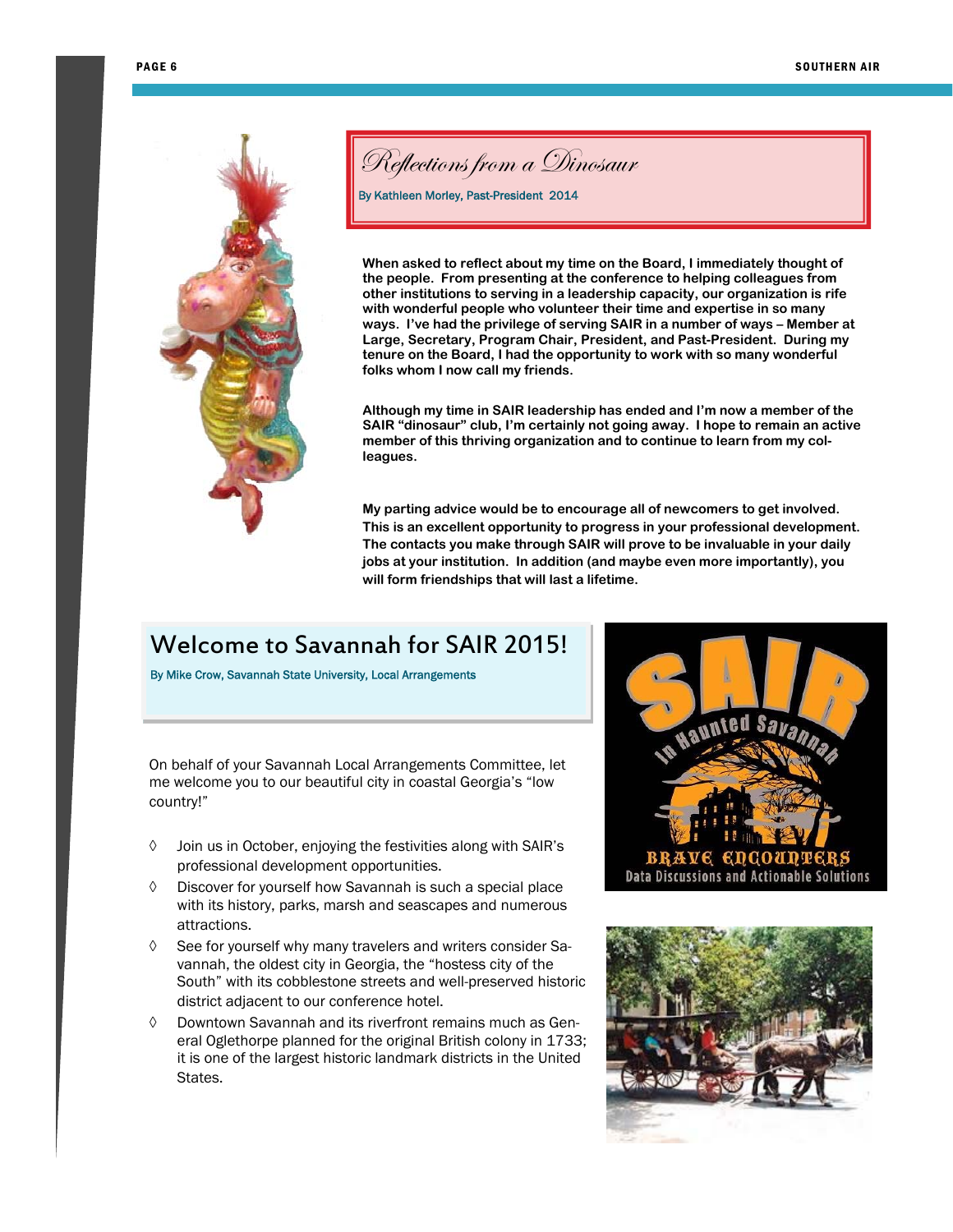## Travel Grants! Get Your SAIR Savannah 2015 Travel Grants Here! July 31 Deadline!

By Jayne Perkins-Brown, Member-at-Large



Most of us have our Fiscal Year 2016 budgets in hand by now, OR are working with our budget contacts to finalize our needs. With that in mind, please consider *SAIR 2015 in Savannah* as one of your top priorities for Professional Development travel. Our colleagues are already working diligently on plans for the Conference (vendors, early program proposals, faciliƟes, main event, etc). As you are reviewing options for travel to the conference, I encourage you to review the *SAIR Conference Travel Grants* and criteria. If you or a colleague qualify, apply and are accepted, then the Travel Grant could help fund your travel to the Annual SAIR Conference.

We award **three types** of travel grants. Information on the grants, deadline, and the application materials may be found on the SAIR website at http://sair.org/conferences/. Additionally, you may review the criteria below to determine if you, a colleague or graduate student may be a candidate.

### **DETAILS: eligibility and process**

 The *SAIR 2015 Conference Travel Grants* (**including one** *Bill Fendley Conference Travel Grant*) will be awarded to **eight** members in order to promote professional development among institutional research professionals. These awards are available to both active members and newcomers (individuals who will become new members at the 2015 Annual Conference). Priority will go to applicants who have not received a travel grant from SAIR within the past two years. All grants are \$300, plus a waiver of conference registration fees (an additional \$265 value based on the early bird fee).

Information on these awards (including *Bill Fendley Conference Travel Grant*) and application materials may be found at http:// sair.org/conferences/bill-fendleytravel-grant/

 *The Bill Fendley Conference Travel Grant (first year reten-Ɵon!!)* will be awarded to a deserving member **(one)** whose first SAIR was in 2014 in SanDestin, FL. Grants are \$300 plus a waiver of conference registration fees (an additional \$265 value based on the early bird fee).

 *The Larry G. Jones Graduate Student Conference Travel Grant* will be awarded annually to a deserving graduate student **(one)** who meets the award criteria. A grant of \$500 will be awarded to the successful applicant to defray travel expenses associated with the annual SAIR conference plus a waiver of conference registration fees (an additional \$265 value based on the early bird fee). The applicant for the *Larry G. Jones Graduate Student Conference Travel Grant* must be currently enrolled as a graduate student at either the Master's or PhD level at an accredited institution of higher education. The applicant must also have submitted a scholarly paper which has been accepted for presentation at the SAIR 2015 conference in Savannah. Information on this award and application materials may be found at

http://sair.org/conferences/larr y-jones-student-travel-grantinformation/

**Please send applicaƟon materials to Jayne Perkins Brown, jperkins@georgiasouthern.edu by July 31, 2015.**